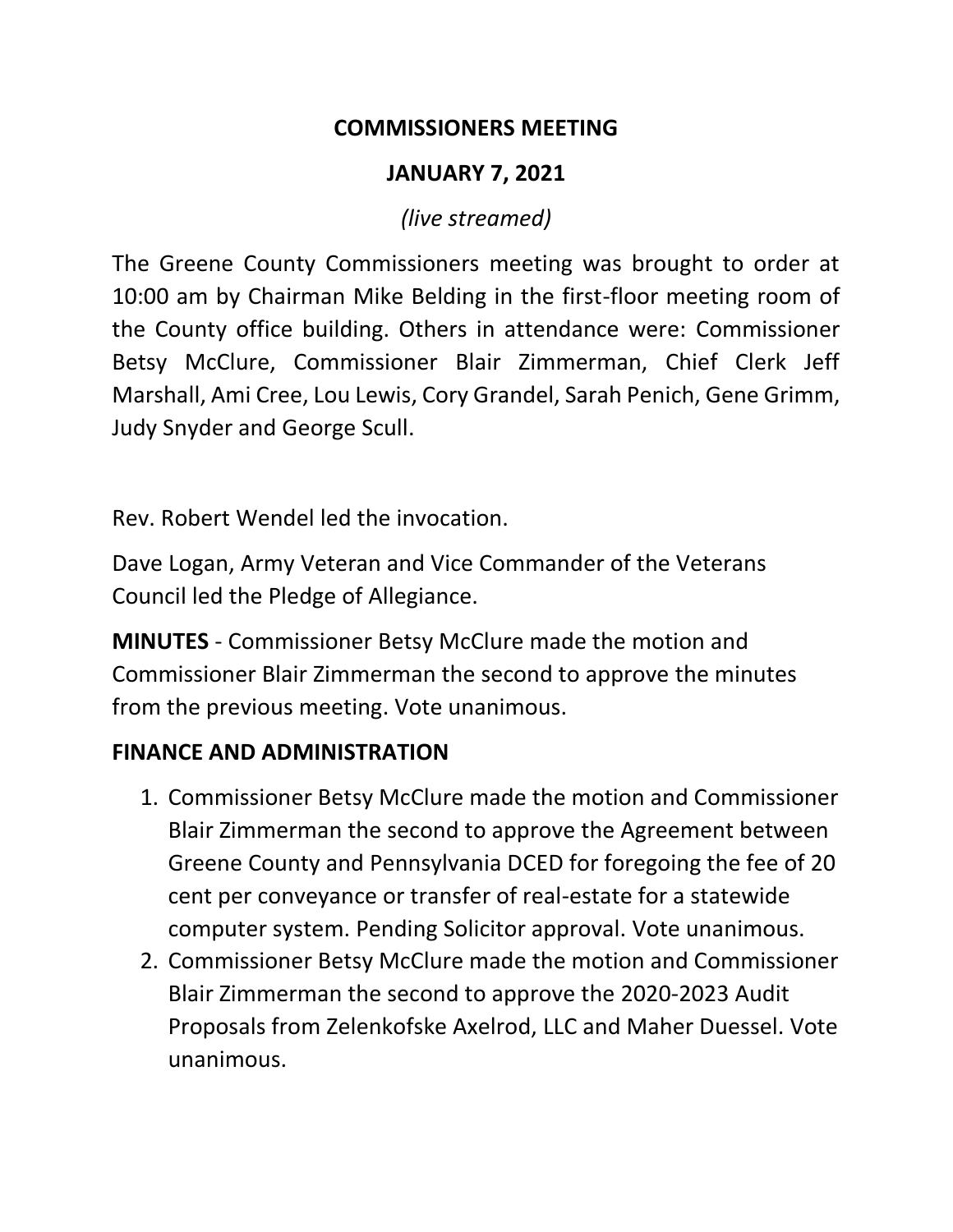- 3. Commissioner Betsy McClure made the motion and Commissioner Blair Zimmerman the second to approve the Greene County Prison Roof Replacement Project Low Bidder in the amount of \$229,000. Vote unanimous.
- 4. Commissioner Betsy McClure made the motion and Commissioner Blair Zimmerman the second to approve the one-year contract between UMWA and the County of Greene for Human Services Department and CYS Department. Vote unanimous.
- 5. Commissioner Betsy McClure made the motion and Commissioner Blair Zimmerman the second to approve the one-year contract between UMWA and the County of Greene for Court-Appointed Employees. Vote unanimous.

# **CYS**

1. Commissioner Betsy McClure made the motion and Commissioner Blair Zimmerman the second to approve the FY 20-21 Twin Pines Family Service, LLC Contract. Rate is \$70 per day. Vote unanimous.

## **ELECTIONS**

- 1. Commissioner Betsy McClure made the motion and Commissioner Blair Zimmerman the second to approve the request for ES&S Election Software Training. This is a one-week training, on site for up to 6 people, they provide all the training supplies and equipment. The training will include the ability for the County to prepare their own ballots for upcoming elections so we do not have to rely on out-side programmers. The cost of the training is \$8,500.00. Vote unanimous.
- 2. Commissioner Betsy McClure made the motion and Commissioner Blair Zimmerman the second to approve the Second County Grant Agreement for GEMS Program Funds in the amount of \$34,355.59. Vote unanimous.